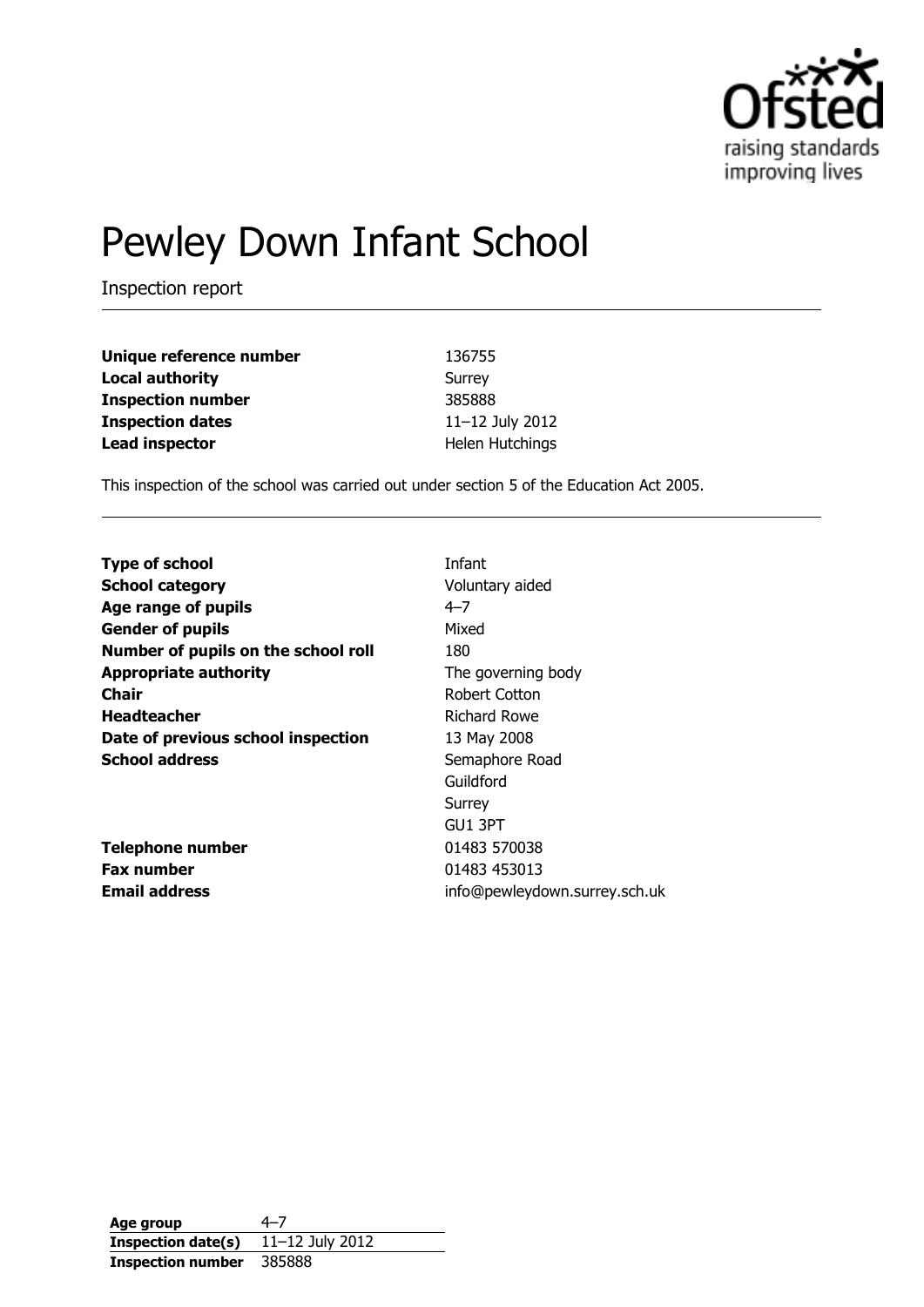You can use Parent View to give Ofsted your opinion on your child's school. Ofsted will use the information parents and carers provide when deciding which schools to inspect and when.

You can also use Parent View to find out what other parents and carers think about schools in England. You can visit www.parentview.ofsted.gov.uk, or look for the link on the main Ofsted website: www.ofsted.gov.uk

The Office for Standards in Education, Children's Services and Skills (Ofsted) regulates and inspects to achieve excellence in the care of children and young people, and in education and skills for learners of all ages. It regulates and inspects childcare and children's social care, and inspects the Children and Family Court Advisory Support Service (Cafcass), schools, colleges, initial teacher training, work-based learning and skills training, adult and community learning, and education and training in prisons and other secure establishments. It assesses council children's services, and inspects services for looked after children, safeguarding and child protection.

Further copies of this report are obtainable from the school. Under the Education Act 2005, the school must provide a copy of this report free of charge to certain categories of people. A charge not exceeding the full cost of reproduction may be made for any other copies supplied.

If you would like a copy of this document in a different format, such as large print or Braille, please telephone 0300 123 4234, or email enquiries@ofsted.gov.uk.

You may copy all or parts of this document for non-commercial educational purposes, as long as you give details of the source and date of publication and do not alter the information in any way.

To receive regular email alerts about new publications, including survey reports and school inspection reports, please visit our website and go to 'Subscribe'.

Piccadilly Gate Store St **Manchester** M1 2WD

T: 0300 123 4234 Textphone: 0161 618 8524 E: enquiries@ofsted.gov.uk W: www.ofsted.gov.uk



© Crown copyright 2012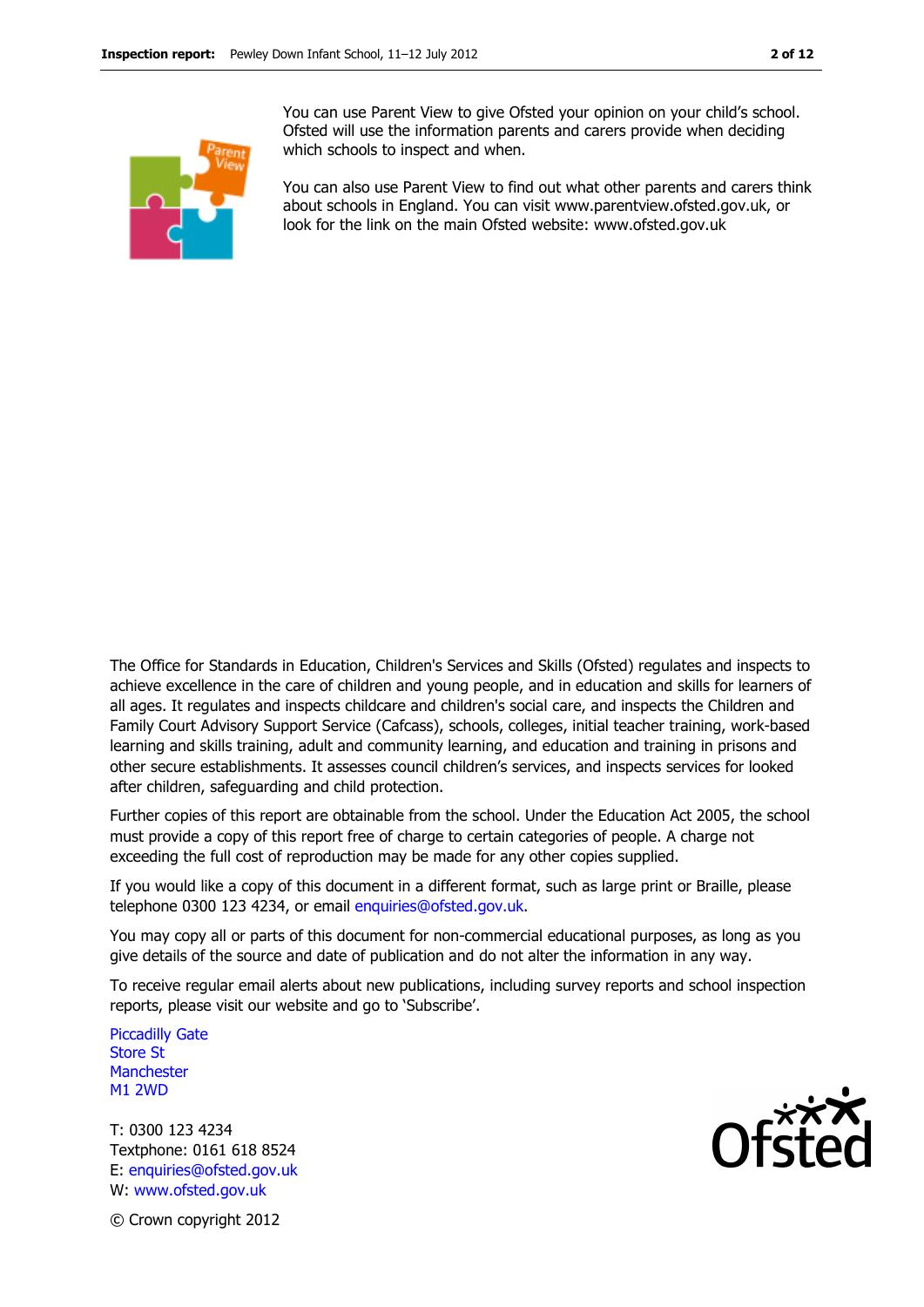# **Introduction**

Inspection team

Helen Hutchings **Additional inspector** 

John Collins **Additional inspector** 

This inspection was carried out with two days' notice. During the inspection the school was involved in a curriculum week. This involved pupils from all years working together in house groups, and only taught as classes for a short time each day. Inspectors observed eight house group sessions in addition to eight class lessons involving six teachers. These included joint observations with the headteacher and other senior leaders. Inspectors looked at pupils' work, listened to pupils read, attended an assembly, and held discussions with members of the governing body, staff and a group of pupils. Inspectors took account of the responses to the on-line Parent View survey in planning the inspection, observed the school's work, and looked at documents including those relating to safeguarding and child protection, pupils' attainment and progress, and the curriculum. Inspectors analysed 140 questionnaires returned by parents and carers.

## **Information about the school**

Pewley Down Infant School is smaller than the majority of primary schools and has a slightly higher proportion of girls than boys. The proportion of pupils from minority ethnic backgrounds is above average. The proportion that speaks English as an additional language is above average, with a few pupils at an early stage of learning to speak English. The proportion of pupils known to be eligible for free school meals is low. The proportion of disabled pupils and those with special educational needs that are supported at school action plus or have a statement of special educational needs is below that seen nationally. The proportion of pupils supported at school action is high.

The school formed a federation with Holy Trinity Junior School in April 2010, with one governing body and an executive headteacher leading both schools. The school changed its status from community to voluntary aided in July 2011. Children in the Early Years Foundation Stage are taught in two Reception classes. The on-site breakfast and after-school clubs run by the governing body were inspected as part of the inspection. The school holds Eco School and International School awards.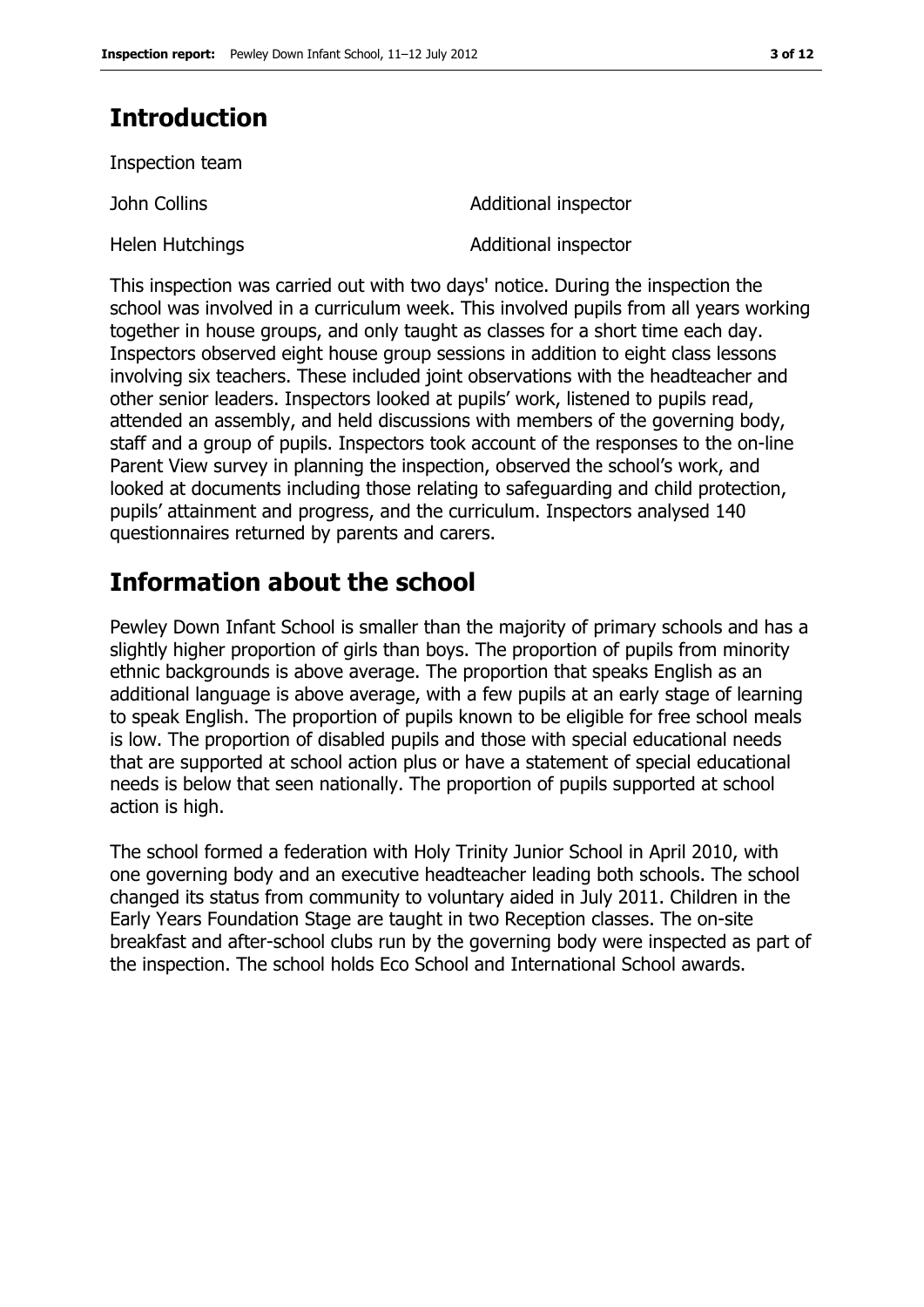### **Inspection judgements**

| <b>Overall effectiveness</b>          |  |
|---------------------------------------|--|
|                                       |  |
| <b>Achievement of pupils</b>          |  |
| <b>Quality of teaching</b>            |  |
| <b>Behaviour and safety of pupils</b> |  |
| <b>Leadership and management</b>      |  |

### **Key findings**

- Pewley Down is an outstanding school. Under the astute leadership of the headteacher, the school has very effectively built on the strengths evident in its last inspection. Staff have further developed their practice, sharing expertise within the federation, to ensure that pupils have a broad, holistic education. This is highly effective in enabling pupils to develop a 'love of life and zest for learning' as set out in the school's stated values.
- Pupils' achievement throughout the school, including in the Early Years Foundation Stage, is outstanding for all groups of pupils. Attainment at the end of Year 2 is significantly above average in all aspects of their learning. Parents and carers also feel that their children make good progress.
- Pupils' behaviour is outstanding as are attitudes to learning. Parents and carers are unanimous that their children are safe. Pupils get on very well together and are enthusiastic learners, being very motivated by the rich curriculum.
- Teaching is outstanding across the school. Teachers are highly skilled in ensuring that pupils learn and apply new skills and knowledge in contexts which are exciting and engaging. The weekly curriculum information shared with parents and carers ensures that there is a high level of parental involvement in pupils' learning.
- Members of the governing body, school leaders and staff share a common vision for academic excellence within a nurturing environment which recognises individual strengths and talents. The promotion of pupils' spiritual, moral, social and cultural development is excellent. Self-evaluation is accurate and used very effectively to research new ideas and plan developments. The leadership of teaching and the management of performance are very effective, with teachers accepting full accountability for their pupils' progress. Professional development for staff is very well considered and well managed.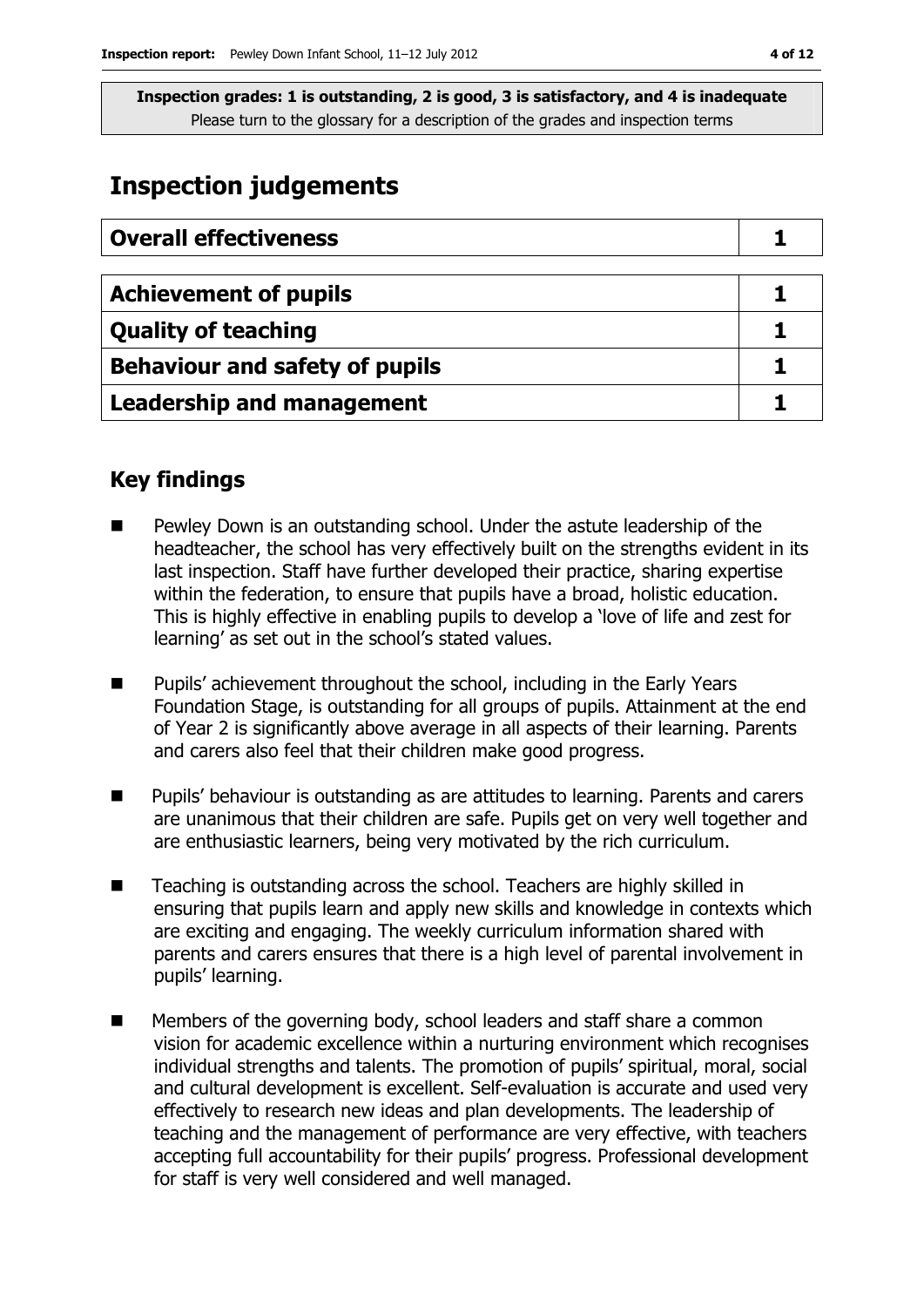### **What does the school need to do to improve further?**

- Close the gap between pupils' writing and their reading and mathematics, particularly of boys, by:
	- − providing more opportunities for pupils to write for real audiences
	- researching and implementing further approaches to engage boys in writing activities.

#### **Main report**

#### **Achievement of pupils**

Pupils thoroughly enjoy their learning, and parents and carers are very pleased with the progress their children make. Many parents commented on how much they value the school's creative curriculum and the way in which this promotes pupils' social and spiritual development. Pupils learn within a strong community, where sharing ideas and helping one another are given a high priority. The success of this approach was observed during the inspection when pupils worked in house groups, including children from Reception to Year 2, on an Olympic Games topic. Small groups worked together seamlessly to develop their map skills by finding 'famous athletes' hidden around the school grounds and recording their positions on a chart. Pupils of all ages reflected on how they were developing resilience in their own lives, while understanding the feelings of others during these activities.

Children join the Early Years Foundation Stage with a wide range of skills and experiences, which are broadly in line with those expected for their age. They make excellent progress because of the attention given to assessing and meeting the needs of individuals. Because activities are closely planned to build on children's existing interests, they develop rapidly. Children become independent and keen learners, ready to share their knowledge and ideas about what they want to investigate further. Children's enthusiasm for learning was seen in imaginative play in an early morning activity when a small group of children took turns being 'the teacher', using their phonics skills (the sounds that letters and groups of letters make) to read a book to the 'whole class'.

Pupils' extremely positive attitudes make a significant contribution to their outstanding learning. Pupils continue to make excellent progress through Key Stage 1, and their attainment in reading, writing and mathematics is consistently above average, particularly in the proportion of pupils achieving the higher levels in the end of key stage assessments. Consequently, they are prepared very well for learning in Key Stage 2. Although above average, pupils' writing skills are not as well developed as reading and numeracy skills, particularly for boys. A series of focused strategies to narrow the gap this year, such as ensuring that pupils apply their writing skills in other subjects, is having a positive impact. Nevertheless, pupils sometimes still have too few opportunities to write for a real purpose. A range of excellent interventions ensures that pupils who find learning more difficult, including those who have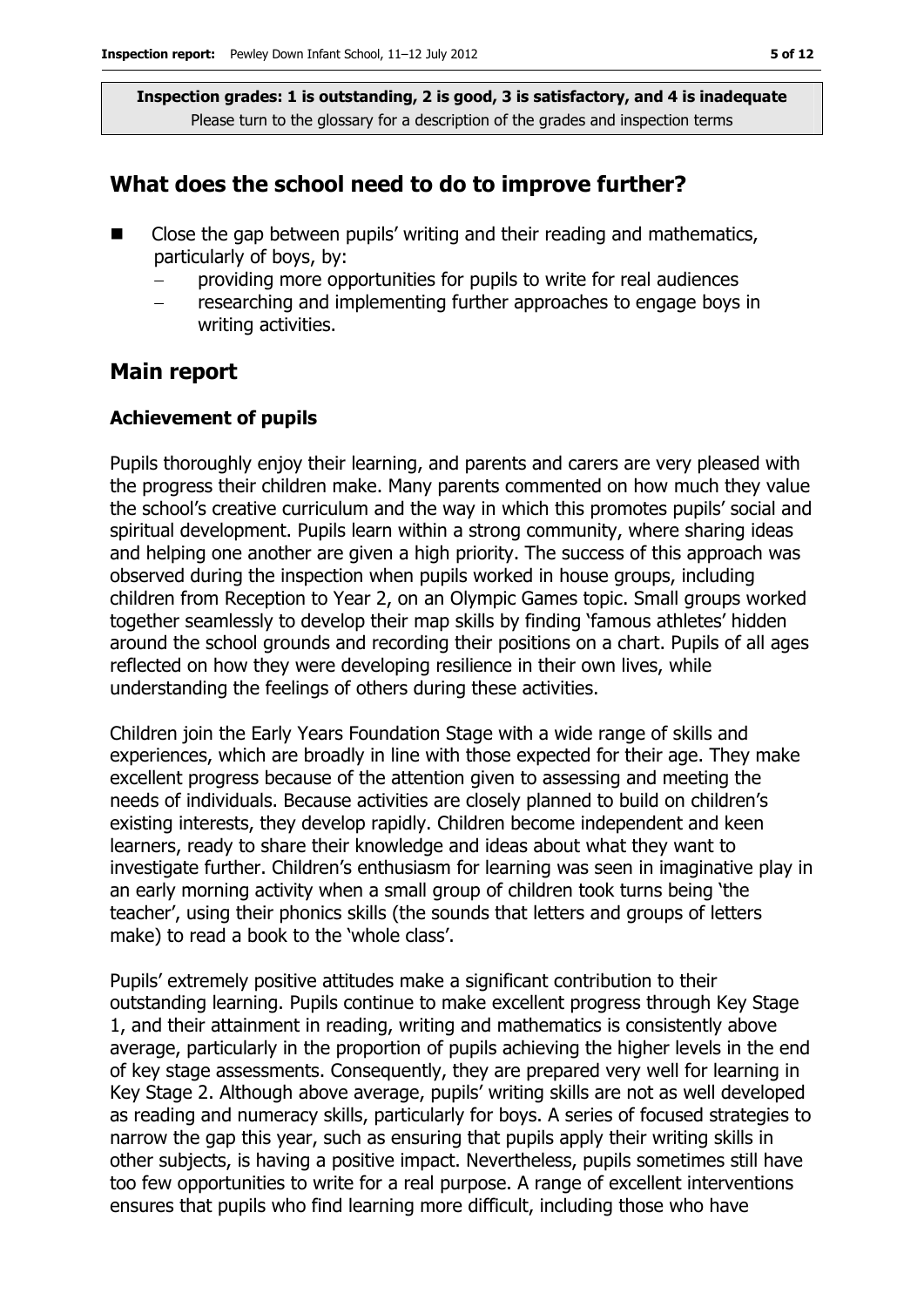disabilities or those with special educational needs, make similar progress to their peers. Pupils who speak English as an additional language attain in line with their peers because those who are at an early stage of learning English receive very good support.

#### **Quality of teaching**

Teaching is consistently effective across the school because of the commonly shared philosophy to support pupils' learning by actively involving them in exciting activities. Parents and carers are overwhelmingly positive that pupils are taught well and many made comments about adults' approachability and willingness to 'go the extra mile'. Teachers use their strong knowledge of how pupils learn to plan a highly effective balance of activities. In addition to sharply focused whole class teaching, teachers design a variety of group activities to develop and consolidate pupils' reading, writing and numeracy skills while learning about other subjects. The Olympic Week and Dinosaur Museum are only two of many examples showing how pupils develop understanding across all subjects through a series of activities related to one theme. For example, pupils developed their historical knowledge of the origins of the Olympics while making laurel wreaths, and their drawing skills while drawing chalk fireworks pictures, eagerly anticipating the Olympic opening ceremony.

Lessons have a brisk pace because routines are clearly understood and used effectively to promote learning. For example, Reception children quickly showed their understanding of number bonds in find the number combinations for 29, the number in the class at the time. Adults are skilled in questioning techniques which deepen pupils' understanding and encourage pupils to think things out for themselves. This was seen in a session to broaden pupils' understanding of diversity and language, when it was realised that no-one knew how to say hello in Lithuanian. The internet was used as a source of information and pupils used their existing phonics knowledge to sound out the greeting. Reading is taught very effectively and their knowledge of phonics enables pupils to sound out unfamiliar words very effectively.

Teachers use their detailed knowledge of individual pupils to ensure that the tasks set for groups are challenging. In a mathematics lesson, pupils worked collaboratively to sort objects and identify for themselves how shapes can be classified in Venn diagrams. The emphasis on discovery promotes pupils' problem solving skills exceptionally well. Pupils whose circumstances make them vulnerable are very well monitored and supported, and external agencies are used when their needs fall beyond the expertise available in the school. Pupils benefit from the input of knowledgeable teaching assistants, who support the learning of small groups or of individual pupils, including those who are disabled or have special educational needs.

Pupils' spiritual, moral, social and cultural development is promoted very effectively through the regular visits and visitors to the school. The use of 'the wild area' is a key feature of the school's curriculum, promoting creativity and pupils' emotional and social development.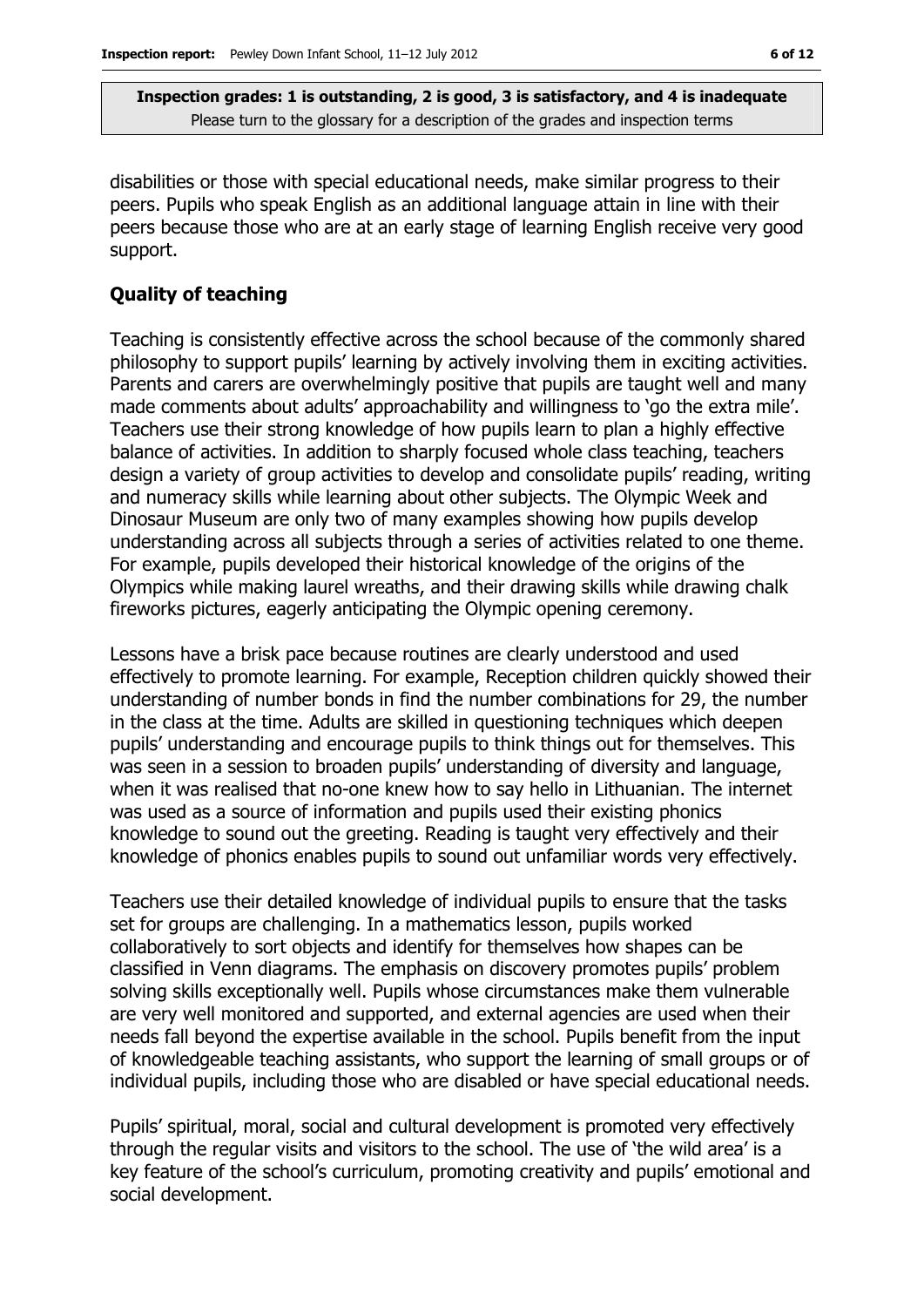Pupils' efforts are valued in the displays of their work around the school, in their 'special folders' and in their home-school books. These show how pupils are encouraged to consolidate their learning through additional tasks and discussion with their parents and carers.

#### **Behaviour and safety of pupils**

Inspection findings reflect parents', carers' and pupils' views that behaviour in lessons and around the school is excellent. Strong relationships between pupils and adults, and between pupils themselves, mean that the classroom atmosphere is highly conducive to learning. Pupils respond very well to teachers' high expectations for behaviour and the quality of the work they produce. They show respect for others so that the school functions as a cohesive and caring community. They have an excellent understanding of the meaning of bullying and the impact that their actions may have on others, such as the hurt it might cause others by calling them unpleasant names or not including everyone in lunchtime games. Consequently, bullying is extremely rare and pupils know that if they are worried or unhappy they have an adult to turn to for help. School councillors reflected maturely that, although they have a responsibility to ensure that no-one is left out at playtimes, they rarely have to take action to ensure that this is the case. Pupils feel very safe and know extremely well what it means to be safe and how to ensure their own safety, for example in the playground. Attendance is above average, indicating positive parental attitudes to the school's provision and pupils' excitement about their learning.

#### **Leadership and management**

The outstanding leadership, management and governance of the school are seen in the degree of consistency in all aspects of the school's work. Staff have a shared ambition that pupils should achieve at the highest possible level and morale is high. The school ensures that all pupils have equal opportunities to achieve and that no pupil is discriminated against. For example, pupils' progress is tracked rigorously, and the information used very effectively to ensure that there are no significant gaps in the achievement of different groups. The school has used the links established through the federation to reflect on, and refresh, practice. Outstanding professional development and shared leadership roles across the two schools are a significant factor in using staff strengths to the full, and in establishing a common approach which aids pupils' transition into Key Stage 2. The executive headteacher guides the school with an exceptionally steady hand and facilitates improvement skilfully by enabling other staff to play a full role in school developments in the confidence that their views and efforts are valued. There is no sense of complacency, with staff striving to find further ways to improve the curriculum and their own teaching. For example, the existing systems for monitoring and improving teaching are being extended to involve all teachers in observing one another as a means of disseminating best practice more widely.

Pupils enjoy many memorable activities, shown in the vibrant displays around the school. The stimulating curriculum is complemented by a very wide range of extra-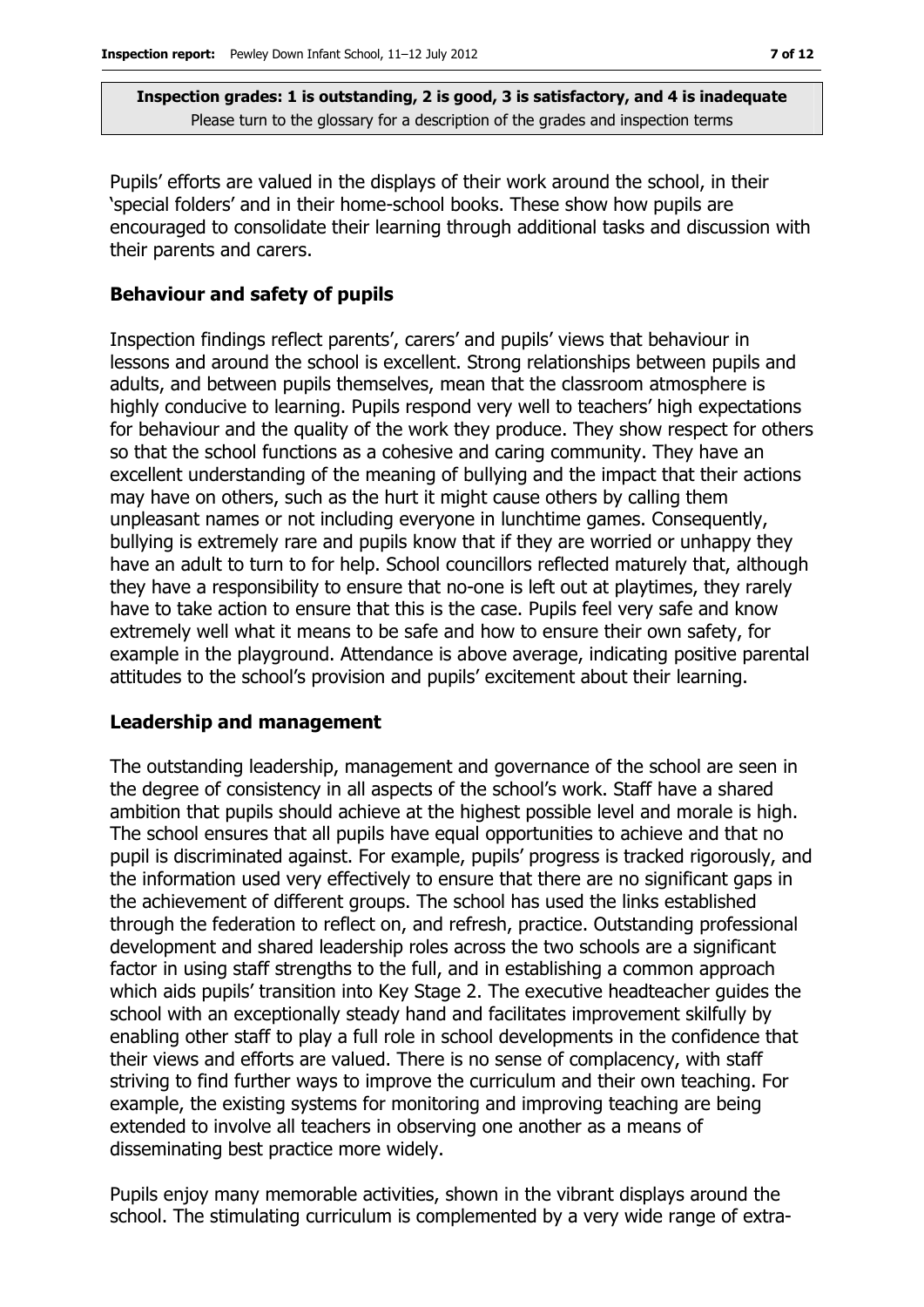curricular activities to enrich pupils' experiences. The school's effective open door policy ensures that any complaints, of which there are few, are dealt with swiftly. As a result, parental support for the school is overwhelming. Since the last inspection, the school has maintained outstanding achievement and teaching, showing its capacity for sustained improvement. Arrangements for safeguarding fully meet statutory requirements.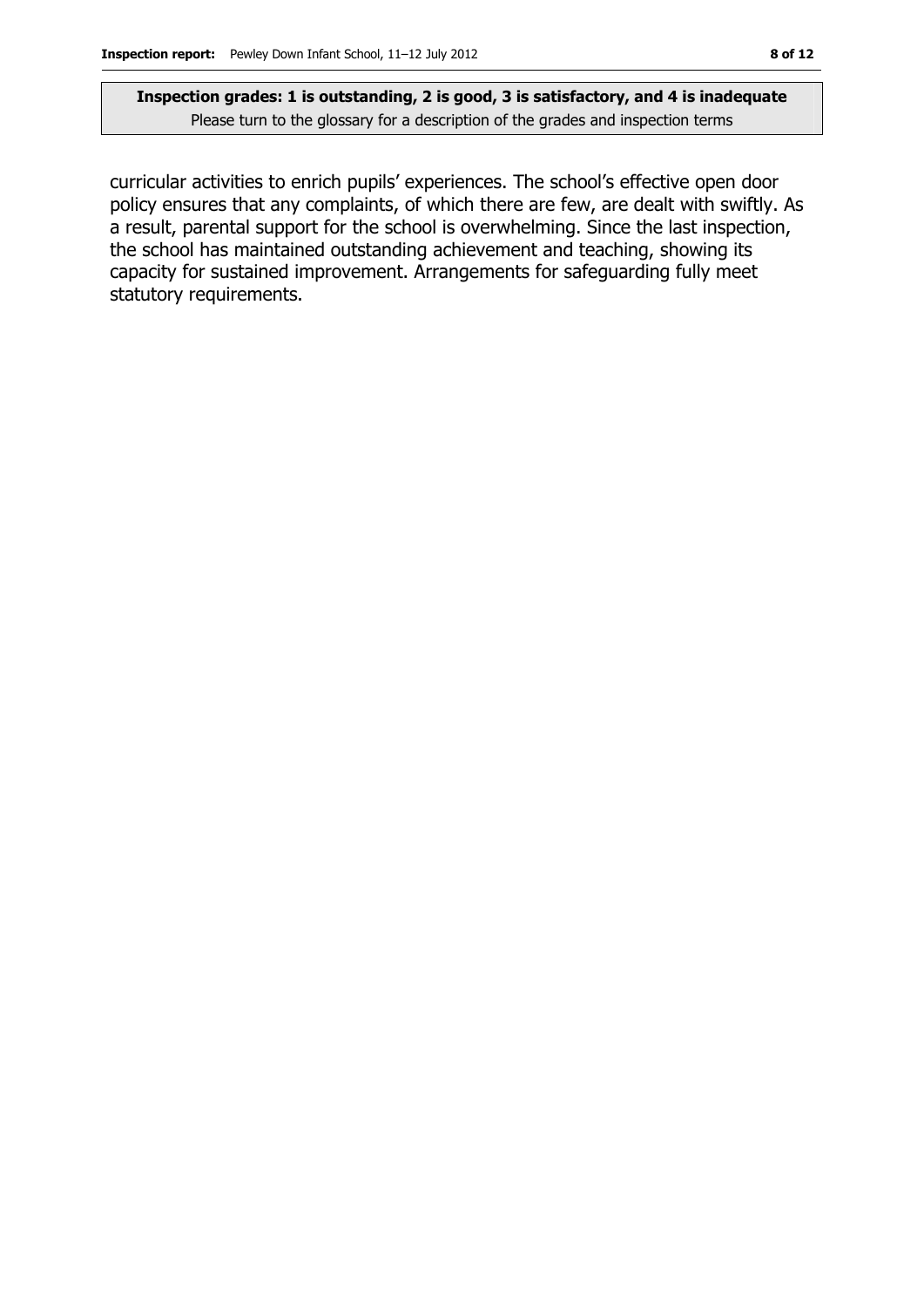# **Glossary**

#### **Grade Judgement Description**  Grade  $1$  | Outstanding | These features are highly effective. An outstanding school provides exceptionally well for all its pupils' needs. Grade 2 Good These are very positive features of a school. A school that is good is serving its pupils well. Grade 3  $\parallel$  Satisfactory  $\parallel$  These features are of reasonable quality. A satisfactory school is providing adequately for its pupils. Grade 4 | Inadequate | These features are not of an acceptable standard. An inadequate school needs to make significant improvement in order to meet the needs of its pupils. Ofsted inspectors will make further visits until it improves.

### **What inspection judgements mean**

### **Overall effectiveness of schools**

|                         | Overall effectiveness judgement (percentage of schools) |      |                     |                   |
|-------------------------|---------------------------------------------------------|------|---------------------|-------------------|
| <b>Type of school</b>   | <b>Outstanding</b>                                      | Good | <b>Satisfactory</b> | <b>Inadequate</b> |
| Nursery schools         | 54                                                      | 42   |                     |                   |
| Primary schools         | 14                                                      | 49   | 32                  |                   |
| Secondary<br>schools    | 20                                                      | 39   | 34                  |                   |
| Special schools         | 33                                                      | 45   | 20                  |                   |
| Pupil referral<br>units |                                                         | 55   | 28                  |                   |
| All schools             | 16                                                      | 47   | 31                  |                   |

New school inspection arrangements have been introduced from 1 January 2012. This means that inspectors make judgements that were not made previously.

The data in the table above are for the period 1 September to 31 December 2011 and represent judgements that were made under the school inspection arrangements that were introduced on 1 September 2009. These data are consistent with the latest published official statistics about maintained school inspection outcomes (see www.ofsted.gov.uk).

The sample of schools inspected during 2010/11 was not representative of all schools nationally, as weaker schools are inspected more frequently than good or outstanding schools.

Primary schools include primary academy converters. Secondary schools include secondary academy converters, sponsor-led academies and city technology colleges. Special schools include special academy converters and non-maintained special schools.

Percentages are rounded and do not always add exactly to 100.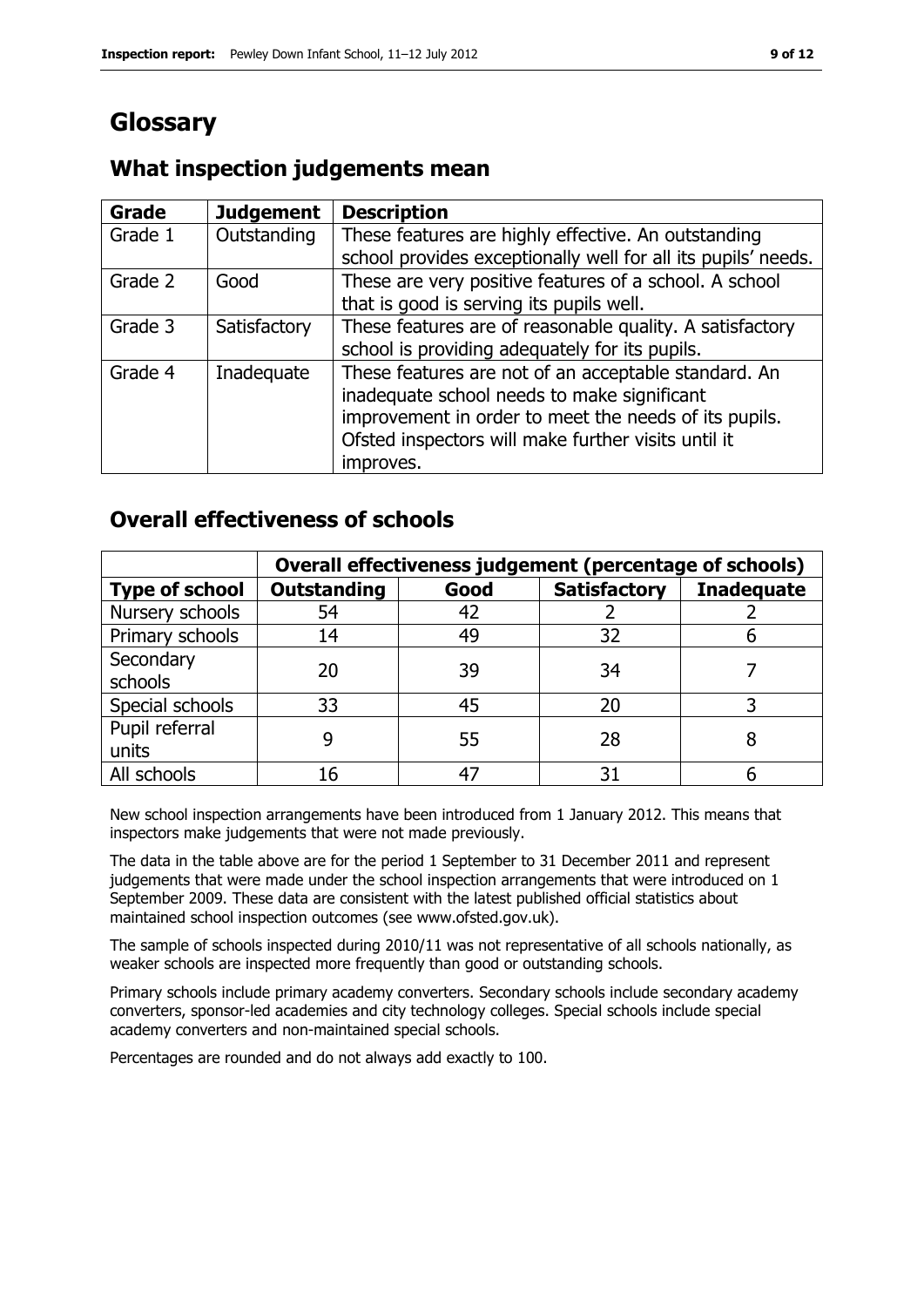# **Common terminology used by inspectors**

| Achievement:               | the progress and success of a pupil in their<br>learning and development taking account of their<br>attainment.                                                                                                        |
|----------------------------|------------------------------------------------------------------------------------------------------------------------------------------------------------------------------------------------------------------------|
| Attainment:                | the standard of the pupils' work shown by test and<br>examination results and in lessons.                                                                                                                              |
| Attendance                 | the regular attendance of pupils at school and in<br>lessons, taking into account the school's efforts to<br>encourage good attendance.                                                                                |
| Behaviour                  | how well pupils behave in lessons, with emphasis<br>on their attitude to learning. Pupils' punctuality to<br>lessons and their conduct around the school.                                                              |
| Capacity to improve:       | the proven ability of the school to continue<br>improving based on its self-evaluation and what<br>the school has accomplished so far and on the<br>quality of its systems to maintain improvement.                    |
| Floor standards            | the national minimum expectation of attainment<br>and progression measures.                                                                                                                                            |
| Leadership and management: | the contribution of all the staff with responsibilities,<br>not just the governors and headteacher, to<br>identifying priorities, directing and motivating staff<br>and running the school.                            |
| Learning:                  | how well pupils acquire knowledge, develop their<br>understanding, learn and practise skills and are<br>developing their competence as learners.                                                                       |
| Overall effectiveness:     | inspectors form a judgement on a school's overall<br>effectiveness based on the findings from their<br>inspection of the school.                                                                                       |
| Progress:                  | the rate at which pupils are learning in lessons and<br>over longer periods of time. It is often measured<br>by comparing the pupils' attainment at the end of a<br>key stage with their attainment when they started. |
| Safety                     | how safe pupils are in school, including in lessons;<br>and their understanding of risks. Pupils' freedom<br>from bullying and harassment. How well the school<br>promotes safety, for example e-learning.             |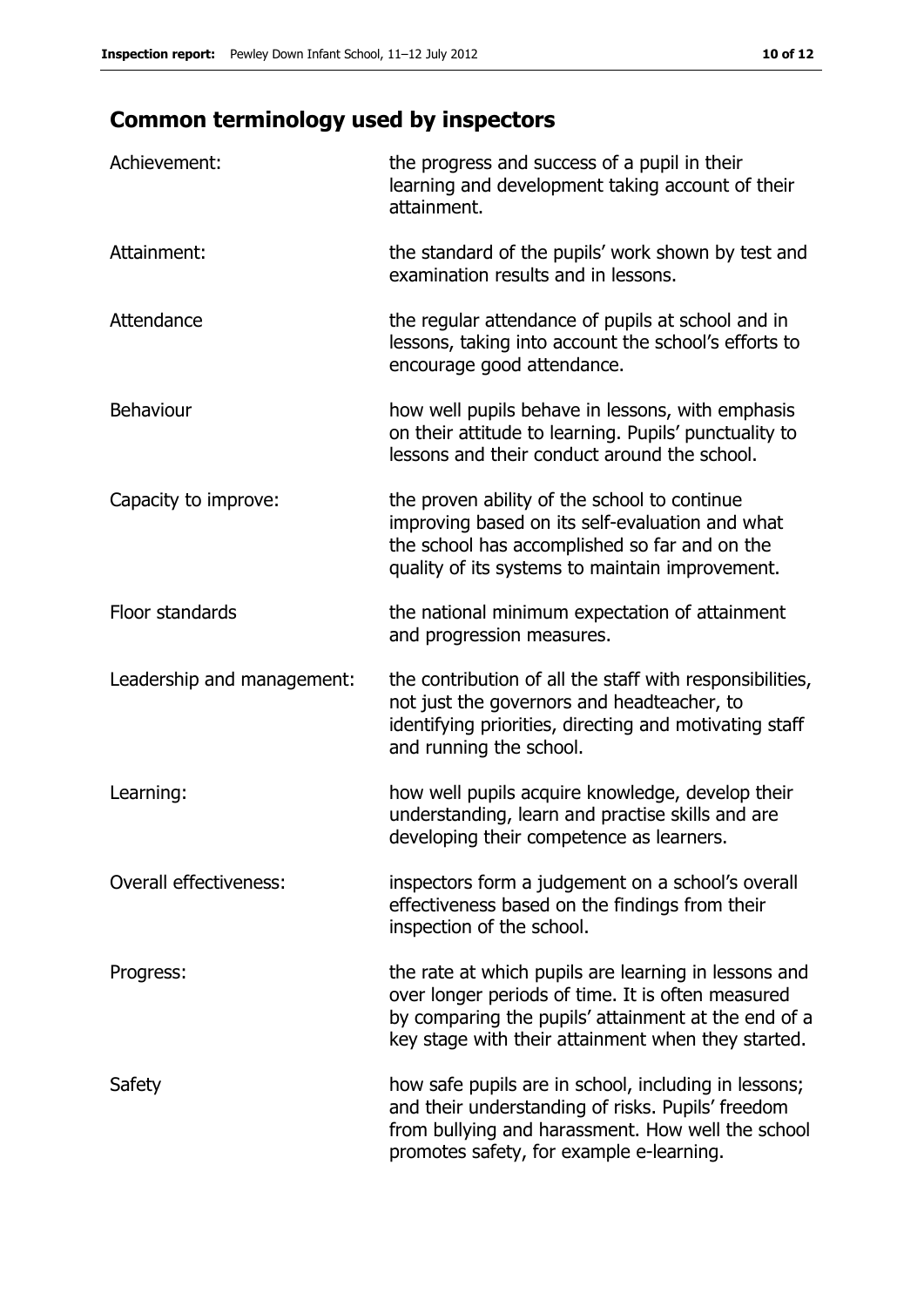#### **This letter is provided for the school, parents and carers to share with their children. It describes Ofsted's main findings from the inspection of their school.**



13 July 2012

Dear Children

#### **Inspection of Pewley Down Infant School, Guildford, GU1 3PT**

Thank you for the warm welcome you gave the inspectors when we visited your school during your special Olympic week. We really enjoyed talking to you, watching how well you learn in lessons and listening to some of you read. We hope that you continued to enjoy the activities planned for you after we left and that your parents and carers were pleased with your work at the end of the week. I would also like to thank them for returning our questionnaire. These are some of the best things we found out about your school.

- **Pewley Down is an outstanding school.**
- You make excellent progress in your reading, writing and mathematics.
- Your behaviour is outstanding which helps you to feel safe and thoroughly enjoy school.
- You learn very well because you are determined to do well and try to work things out for yourselves.
- You work together very well in groups, but also concentrate well on your own work when that is required.
- $\blacksquare$  The teaching you receive is outstanding and teachers plan very exciting activities for you, including so many visits.
- The headteacher, staff and governors lead the school very well.

We have asked your headteacher and teachers to find more ways to help you to improve your writing so that it is at the same high level as your reading and mathematics, particularly the boys. This will include finding more ways for you to practise your writing skills.

Thank you once again for helping us during the inspection. We know that you will continue to work hard and wish you well for the future.

Yours sincerely

Helen Hutchings Lead inspector